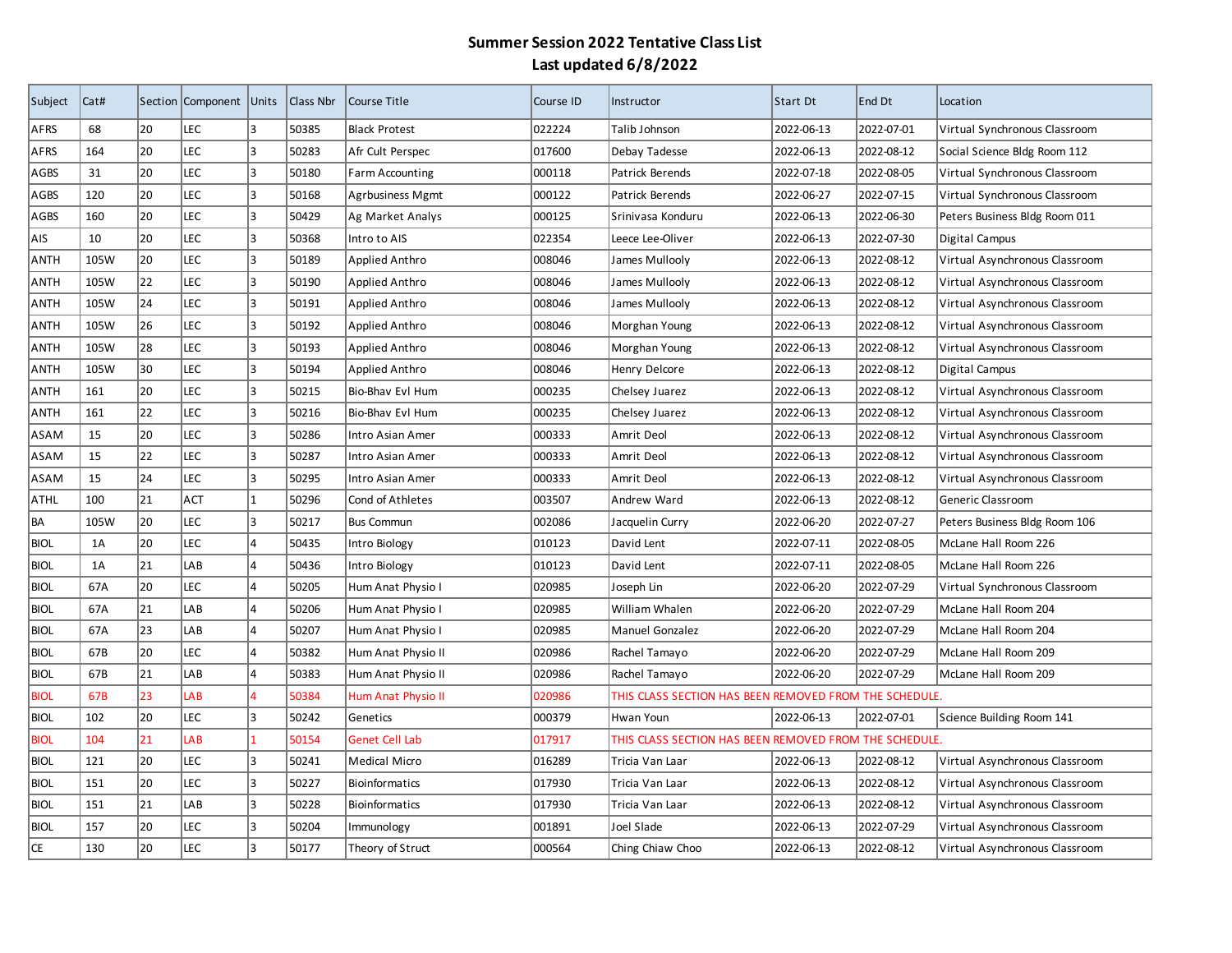| Subject     | Cat# |    | Section Component Units |     | Class Nbr | Course Title              | Course ID | Instructor                                             | Start Dt   | End Dt     | Location                       |
|-------------|------|----|-------------------------|-----|-----------|---------------------------|-----------|--------------------------------------------------------|------------|------------|--------------------------------|
| CE          | 132  | 20 | LEC                     | lз  | 50163     | Reinfrcd Cncrte           | 000566    | Ching Chiaw Choo                                       | 2022-06-13 | 2022-08-12 | Virtual Asynchronous Classroom |
| CE          | 132  | 21 | ACT                     | l3  | 50164     | Reinfrcd Cncrte           | 000566    | Ching Chiaw Choo                                       | 2022-06-13 | 2022-08-12 | Virtual Asynchronous Classroom |
| CE          | 133  | 20 | LEC                     | l3  | 50142     | Dsgn Steel Struc          | 000567    | Fariborz Tehrani                                       | 2022-06-13 | 2022-08-12 | Digital Campus                 |
| CE          | 133  | 21 | <b>ACT</b>              | 3   | 50143     | Dsgn Steel Struc          | 000567    | Fariborz Tehrani                                       | 2022-06-13 | 2022-08-12 | Digital Campus                 |
| CE          | 191T | 20 | LEC                     | 3   | 50377     | Tools in WRE              | 020632    | MD Fayzul Pasha                                        | 2022-06-13 | 2022-07-15 | Virtual Synchronous Classroom  |
| <b>CFS</b>  | 38   | 20 | LEC                     | 3   | 50159     | Lifespan Develop          | 005399    | Amber Hammons                                          | 2022-06-13 | 2022-07-31 | Digital Campus                 |
| <b>CHEM</b> | 1A   | 20 | LEC                     | 3   | 50223     | General Chemistry 1A      | 020731    | Melissa Garrett                                        | 2022-06-13 | 2022-07-22 | McLane Hall Room 229           |
| <b>CHEM</b> | 1AL  | 21 | LAB                     | 2   | 50224     | Gen Chem Lab 1A           | 020732    | Melissa Garrett                                        | 2022-06-13 | 2022-07-22 | McLane Hall Room 241           |
| <b>CHEM</b> | 1AL  | 23 | <b>DIS</b>              | 2   | 50225     | Gen Chem Lab 1A           | 020732    | Melissa Garrett                                        | 2022-06-13 | 2022-07-22 | McLane Hall Room 241           |
| <b>CHEM</b> | 1B   | 20 | LEC                     | 3   | 50262     | General Chemistry 1B      | 020733    | Jai-Pil Choi                                           | 2022-07-01 | 2022-08-12 | MCL Annex 32                   |
| <b>CHEM</b> | 1BL  | 21 | LAB                     | 2   | 50151     | Gen Chem Lab 1B           | 020734    | Jai-Pil Choi                                           | 2022-07-01 | 2022-08-12 | McLane Hall Room 251           |
| <b>CHEM</b> | 3A   | 20 | LEC                     | 4   | 50218     | Intro Gen Chem            | 000590    | Eric Person                                            | 2022-06-13 | 2022-07-22 | Science Building Room 141      |
| <b>CHEM</b> | 3A   | 21 | LAB                     | l4  | 50219     | Intro Gen Chem            | 000590    | Eric Person                                            | 2022-06-13 | 2022-07-22 | McLane Hall Room 152           |
| <b>CHEM</b> | 129A | 21 | LAB                     | 2   | 50251     | Org Chem Lab              | 005916    | Mei Chen                                               | 2022-06-13 | 2022-07-11 | Science Building Room 370      |
| <b>CHEM</b> | 129B | 21 | LAB                     | 2   | 50201     | Org Chem Lab              | 005917    | James Ciula                                            | 2022-06-13 | 2022-07-11 | Science Building Room 372      |
| <b>CHEM</b> | 161W | 20 | LEC                     | lз  | 50376     | Scientific Writing        | 020362    | Candice Cortney                                        | 2022-06-13 | 2022-07-22 | Science Building Room 143      |
| <b>CHEM</b> | 170  | 20 | <b>SEM</b>              | lз  | 50264     | Chem Marketplace          | 014771    | <b>Justin Vang</b>                                     | 2022-06-13 | 2022-07-15 | Virtual Synchronous Classroom  |
| lCI.        | 100  | 20 | LEC                     | 3   | 50202     | Ed App Tech               | 007104    | <b>Trang Phan</b>                                      | 2022-06-14 | 2022-07-16 | Digital Campus                 |
| lcı         | 100  | 22 | LEC                     | 3   | 50434     | Ed App Tech               | 007104    | <b>Trang Phan</b>                                      | 2022-06-14 | 2022-07-16 | Digital Campus                 |
| lCI.        | 100  | 24 | LEC                     | 3   | 50493     | Ed App Tech               | 007104    | <b>Trang Phan</b>                                      | 2022-06-14 | 2022-07-16 | Digital Campus                 |
| lCI         | 135  | 20 | LEC                     | 3   | 50381     | Social Context            | 022446    | Patricia Lopez                                         | 2022-06-13 | 2022-07-01 | Virtual Synchronous Classroom  |
| CI.         | 149  | 20 | LEC                     | lз  | 50199     | Curr Inst Tech            | 020365    | Earl Aguilera                                          | 2022-06-13 | 2022-07-22 | Virtual Asynchronous Classroom |
| lcı         | 149  | 22 | LEC                     | lз  | 50209     | Curr Inst Tech            | 020365    | Jeran Ott                                              | 2022-07-11 | 2022-07-29 | Virtual Asynchronous Classroom |
| lcı         | 149  | 24 | LEC                     | l3  | 50222     | Curr Inst Tech            | 020365    | Tina Nakashian                                         | 2022-06-13 | 2022-07-08 | Virtual Asynchronous Classroom |
| lcı         | 149  | 26 | LEC                     | l3. | 50496     | <b>Curr Inst Tech</b>     | 020365    | THIS CLASS SECTION HAS BEEN REMOVED FROM THE SCHEDULE. |            |            |                                |
| <b>CM</b>   | 124  | 20 | LEC                     | l3  | 50263     | Const Labor Relations     | 003219    | Christy Banks                                          | 2022-06-13 | 2022-08-12 | Virtual Asynchronous Classroom |
| <b>CM</b>   | 180B | 20 | LEC                     | l3  | 50289     | Const Mgt Cap 2           | 001530    | Michele Randel                                         | 2022-06-13 | 2022-08-12 | Virtual Asynchronous Classroom |
| <b>CM</b>   | 180B | 21 | LAB                     | 3   | 50290     | Const Mgt Cap 2           | 001530    | Michele Randel                                         | 2022-06-13 | 2022-08-12 | Engineering West Bldg Room 101 |
| CM          | 191T | 20 | LEC                     | 3   | 50367     | <b>DB Fundamentals</b>    | 021088    | Robert Kirby                                           | 2022-06-13 | 2022-08-12 | Virtual Asynchronous Classroom |
| <b>CM</b>   | 191T | 21 | <b>ACT</b>              | Iз  | 50388     | <b>Intro Oracle Envrn</b> | 022452    | THIS CLASS SECTION HAS BEEN REMOVED FROM THE SCHEDULE. |            |            |                                |
| COMM        | 114  | 20 | LEC                     | 3   | 50266     | Comm Learning             | 002782    | Sergio Juarez                                          | 2022-06-13 | 2022-07-01 | Virtual Asynchronous Classroom |
| COMM        | 114  | 21 | LEC                     | 3   | 50458     | Comm Learning             | 002782    | Sergio Juarez                                          | 2022-06-13 | 2022-07-01 | Virtual Asynchronous Classroom |
| COMM        | 149  | 20 | LEC                     | 3   | 50269     | Freedom of Spch           | 008205    | Douglas Fraleigh                                       | 2022-06-13 | 2022-07-01 | Virtual Synchronous Classroom  |
| <b>COUN</b> | 174  | 20 | LEC                     | 3   | 50271     | Intro Counseling          | 002497    | Jeffrey Crane                                          | 2022-06-13 | 2022-07-15 | Virtual Synchronous Classroom  |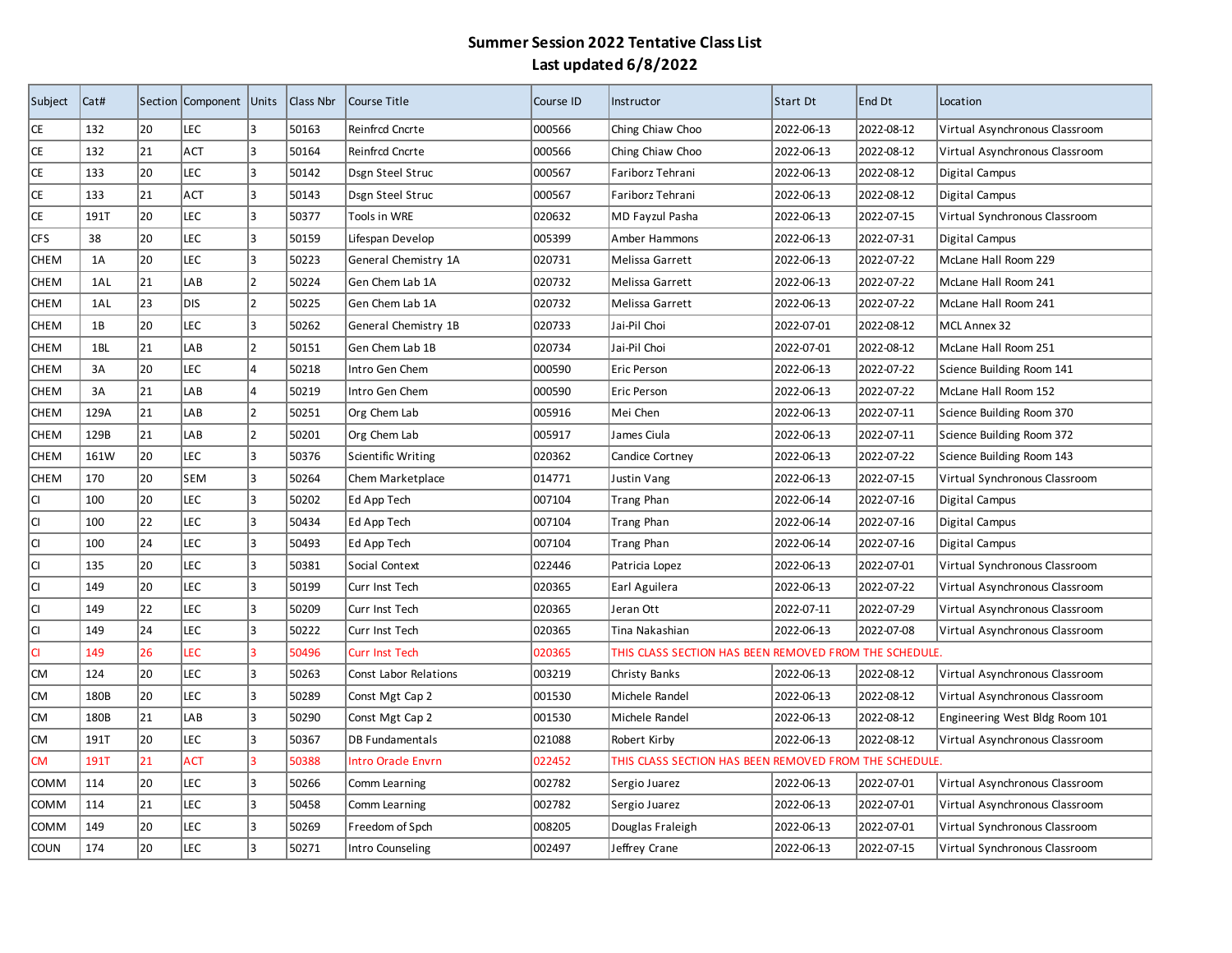| Subject     | Cat# |    | Section Component Units |    | Class Nbr | Course Title           | Course ID | Instructor           | Start Dt   | End Dt     | Location                       |
|-------------|------|----|-------------------------|----|-----------|------------------------|-----------|----------------------|------------|------------|--------------------------------|
| <b>COUN</b> | 220  | 20 | <b>SEM</b>              | lз | 50140     | Sem Car Dev Thry       | 009214    | Gitima Sharma        | 2022-06-13 | 2022-08-12 | Virtual Synchronous Classroom  |
| <b>COUN</b> | 220  | 21 | ACT                     | l3 | 50141     | Sem Car Dev Thry       | 009214    | Gitima Sharma        | 2022-06-13 | 2022-08-12 | Virtual Asynchronous Classroom |
| <b>CRIM</b> | 100  | 20 | LEC                     | lз | 50179     | Criminology            | 000647    | Jordan Pickering     | 2022-06-13 | 2022-07-08 | Digital Campus                 |
| <b>CRIM</b> | 101  | 20 | LEC                     | 3  | 50130     | Crm & Viol in Am       | 014674    | Keith Clement        | 2022-06-13 | 2022-08-08 | Digital Campus                 |
| <b>CRIM</b> | 102  | 20 | LEC                     | 3  | 50234     | Cr Just Org+Mgt        | 000648    | Yu Zhang             | 2022-06-13 | 2022-08-12 | Digital Campus                 |
| <b>CRIM</b> | 120  | 20 | LEC                     | 3  | 50314     | Juvenile Deling        | 000658    | Marcus Shaw          | 2022-06-13 | 2022-08-12 | Digital Campus                 |
| <b>CRIM</b> | 174  | 20 | LEC                     | 3  | 50172     | Ethnic/Gender CJ       | 010039    | Monica Summers       | 2022-06-13 | 2022-07-08 | Digital Campus                 |
| <b>CRIM</b> | 175  | 20 | LEC                     | 3  | 50169     | Victimology            | 005405    | Katherine Kafonek    | 2022-07-11 | 2022-08-12 | Virtual Asynchronous Classroom |
| <b>CRIM</b> | 176  | 20 | LEC                     | 3  | 50253     | Victim Services        | 005406    | Tinneke Van Camp     | 2022-07-18 | 2022-08-12 | Virtual Asynchronous Classroom |
| <b>CRIM</b> | 177  | 20 | LEC                     | 3  | 50181     | Legal Pol Vs           | 010040    | Chadley James        | 2022-06-13 | 2022-08-12 | Digital Campus                 |
| <b>CSCI</b> | 114  | 20 | LEC                     | l3 | 50375     | Intro Oper Sys         | 003335    | Ming Li              | 2022-06-13 | 2022-08-12 | Virtual Synchronous Classroom  |
| <b>CSCI</b> | 115  | 20 | LEC                     | 4  | 50427     | Algor+Data Struc       | 003333    | Matin Pirouz Nia     | 2022-06-13 | 2022-07-07 | Virtual Synchronous Classroom  |
| <b>CSCI</b> | 115  | 21 | LAB                     | l4 | 50428     | Algor+Data Struc       | 003333    | Satyam Mittal        | 2022-06-13 | 2022-07-07 | Virtual Synchronous Classroom  |
| <b>CSCI</b> | 117  | 20 | LEC                     | l4 | 50392     | Programming Lang       | 003334    | J Wilson             | 2022-06-13 | 2022-07-22 | Virtual Synchronous Classroom  |
| <b>CSCI</b> | 117  | 21 | <b>ACT</b>              | 4  | 50393     | Programming Lang       | 003334    | J Wilson             | 2022-06-13 | 2022-07-22 | Virtual Synchronous Classroom  |
| CSDS        | 125  | 20 | LEC                     | lз | 50389     | Audm Aud Sch Nrs       | 018553    | Cynthia Cavazos      | 2022-06-13 | 2022-07-15 | Digital Campus                 |
| <b>CSDS</b> | 125  | 22 | LEC                     | lз | 50390     | Audm Aud Sch Nrs       | 018553    | Cynthia Cavazos      | 2022-06-13 | 2022-07-15 | Digital Campus                 |
| DS          | 123  | 20 | LEC                     | 3  | 50394     | Stat Analysis II       | 014665    | Aimee Jacobs         | 2022-06-13 | 2022-08-12 | Digital Campus                 |
| <b>ECE</b>  | 85   | 20 | LEC                     | 3  | 50213     | Digital Logic De       | 000787    | Hovannes Kulhandjian | 2022-06-13 | 2022-07-30 | Virtual Synchronous Classroom  |
| EES         | 9    | 20 | LEC                     | 3  | 50246     | Intro Earth Sci        | 018041    | Kerry Workman Ford   | 2022-06-13 | 2022-06-24 | Science 2 Building Room 125    |
| EES         | 9    | 21 | LAB                     | 3  | 50247     | Intro Earth Sci        | 018041    | Kerry Workman Ford   | 2022-06-13 | 2022-06-24 | Science 2 Building Room 125    |
| EES         | 112  | 20 | LEC                     | lз | 50170     | Planet Erth-Time       | 014479    | Robert Dundas        | 2022-06-13 | 2022-08-12 | Digital Campus                 |
| EES         | 135W | 20 | LEC                     | lз | 50136     | <b>Dinosaurs</b>       | 019219    | John Anglen          | 2022-06-13 | 2022-07-22 | Digital Campus                 |
| EES         | 135W | 22 | LEC                     | l3 | 50137     | Dinosaurs              | 019219    | John Anglen          | 2022-06-13 | 2022-07-22 | Digital Campus                 |
| EES         | 135W | 24 | <b>LEC</b>              | l3 | 50138     | <b>Dinosaurs</b>       | 019219    | John Anglen          | 2022-06-13 | 2022-07-22 | Digital Campus                 |
| EES         | 135W | 26 | LEC                     | 3  | 50139     | Dinosaurs              | 019219    | <b>Brandy Anglen</b> | 2022-06-13 | 2022-07-22 | Virtual Asynchronous Classroom |
| EES         | 167  | 20 | LEC                     | l3 | 50212     | Oceans Atmos Clim      | 014437    | <b>Brandy Anglen</b> | 2022-06-13 | 2022-07-22 | Virtual Asynchronous Classroom |
| EES         | 168  | 20 | LEC                     | 3  | 50144     | Calif Earth Sys        | 004687    | Robert Dundas        | 2022-06-13 | 2022-08-12 | Digital Campus                 |
| <b>ENGL</b> | 20   | 20 | LEC                     | 4  | 50131     | Intro to Lit           | 000938    | Melanie Hernandez    | 2022-06-13 | 2022-07-22 | Digital Campus                 |
| <b>ENGL</b> | 102  | 20 | LEC                     | 4  | 50237     | Mstrpcs Engl Lit       | 004898    | Melanie Hernandez    | 2022-06-13 | 2022-07-22 | Digital Campus                 |
| <b>ENGR</b> | 105W | 20 | LEC                     | 3  | 50258     | Engr + Entrep          | 018226    | Michael Jenkins      | 2022-06-14 | 2022-08-04 | Virtual Asynchronous Classroom |
| ERE         | 153  | 20 | LEC                     | 3  | 50148     | <b>Educ Statistics</b> | 000911    | Christian Wandeler   | 2022-06-13 | 2022-07-01 | Virtual Asynchronous Classroom |
| ERE         | 153  | 22 | LEC                     | 3  | 50150     | <b>Educ Statistics</b> | 000911    | Christian Wandeler   | 2022-07-05 | 2022-07-22 | Virtual Asynchronous Classroom |
| ERE         | 220  | 20 | LEC                     | 3  | 50155     | Research in Educ       | 009321    | Mariya Yukhymenko    | 2022-07-05 | 2022-08-12 | Digital Campus                 |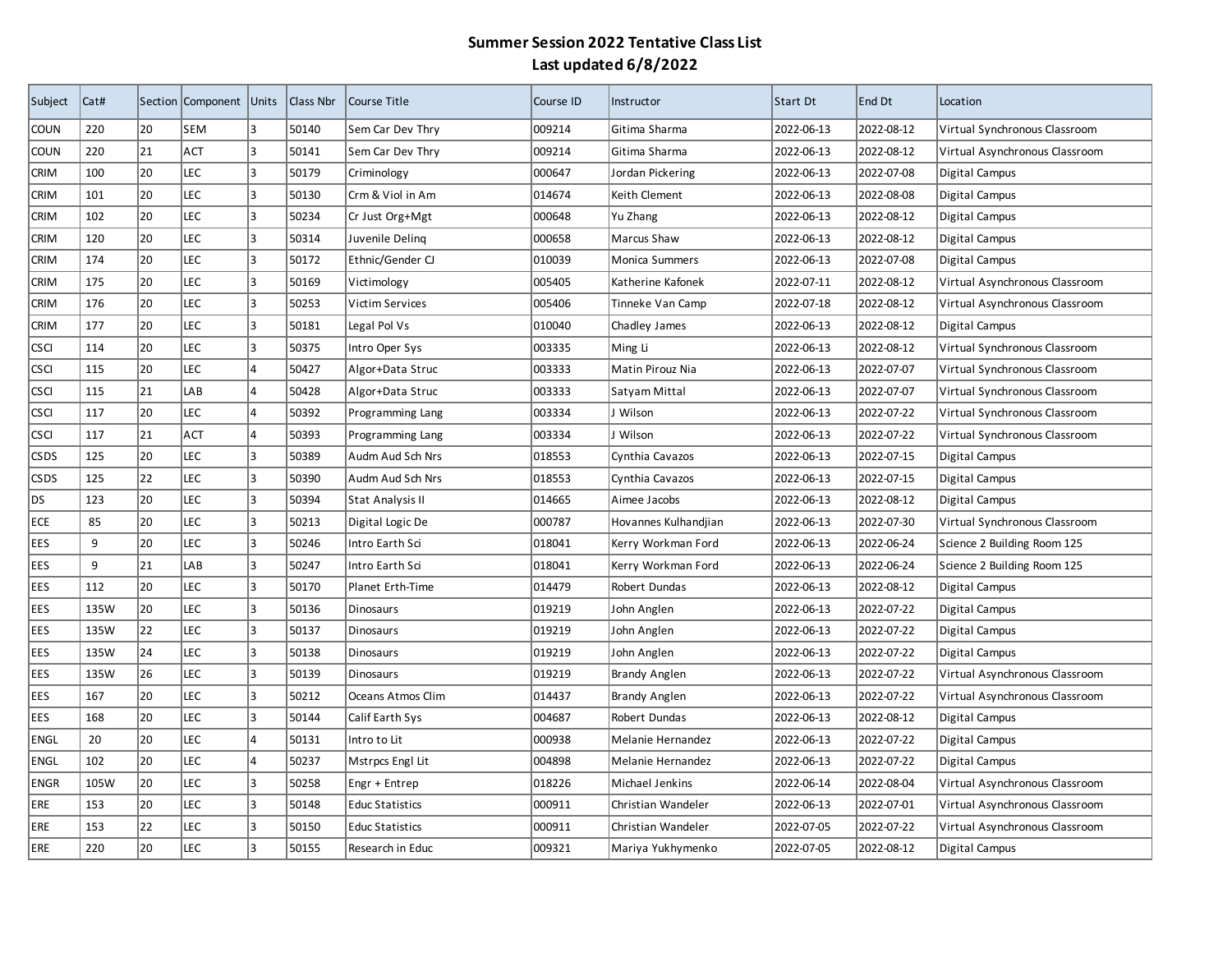| Subject      | Cat#        |    | Section Component Units |                | Class Nbr | Course Title               | Course ID | Instructor                                             | Start Dt                                               | End Dt     | Location                       |  |  |  |
|--------------|-------------|----|-------------------------|----------------|-----------|----------------------------|-----------|--------------------------------------------------------|--------------------------------------------------------|------------|--------------------------------|--|--|--|
| <b>ERE</b>   | 220         | 22 | LEC                     | l3             | 50156     | <b>Research in Educ</b>    | 009321    |                                                        | THIS CLASS SECTION HAS BEEN REMOVED FROM THE SCHEDULE. |            |                                |  |  |  |
| <b>FBS</b>   | 114         | 20 | LEC                     | 3              | 50369     | <b>Ethics in FBS</b>       | 019152    | Jenna Kieckhaefer                                      | 2022-06-13                                             | 2022-08-12 | Digital Campus                 |  |  |  |
| FBS          | 153         | 20 | LEC                     | 3              | 50210     | Psych of Crim              | 000670    | Peter English                                          | 2022-06-13                                             | 2022-08-12 | Digital Campus                 |  |  |  |
| FBS          | 155         | 20 | <b>LEC</b>              | 3              | 50371     | <b>Bio Criminality</b>     | 019154    | Ryan Ditchfield                                        | 2022-06-13                                             | 2022-08-12 | Science 2 Building Room 209    |  |  |  |
| <b>FIN</b>   | 120         | 20 | LEC                     | $\overline{4}$ | 50231     | Prin of Finance            | 001056    | Hui Harry Xia                                          | 2022-07-11                                             | 2022-08-05 | Digital Campus                 |  |  |  |
| <b>GEOG</b>  | 30          | 20 | LEC                     | в              | 50312     | <b>Spatial Statisti</b>    | 001114    | THIS CLASS SECTION HAS BEEN REMOVED FROM THE SCHEDULE. |                                                        |            |                                |  |  |  |
| <b>GEOG</b>  | 30          | 21 | <b>ACT</b>              | 3              | 50313     | <b>Spatial Statisti</b>    | 001114    | THIS CLASS SECTION HAS BEEN REMOVED FROM THE SCHEDULE. |                                                        |            |                                |  |  |  |
| GEOG         | 128         | 20 | LEC                     | 3              | 50214     | <b>Environ Pollution</b>   | 001124    | Mohan Dangi                                            | 2022-06-13                                             | 2022-07-01 | Digital Campus                 |  |  |  |
| GEOG         | 167         | 20 | <b>LEC</b>              | 3              | 50288     | People/Places              | 014444    | Michelle Calvarese                                     | 2022-06-13                                             | 2022-07-01 | Digital Campus                 |  |  |  |
| <b>GEOG</b>  | 173         | 20 | <b>LEC</b>              | 3              | 50176     | American West              | 011412    | Neil Conner                                            | 2022-06-13                                             | 2022-07-22 | Digital Campus                 |  |  |  |
| <b>GERM</b>  | 2A          | 20 | LEC                     | R              | 50430     | <b>Inter German</b>        | 001210    | MOVED TO SPRING INTERSESSION (class no. 50467)         |                                                        |            |                                |  |  |  |
| <b>HIST</b>  | 11          | 20 | LEC                     | 3              | 50285     | Am Hst to 1877             | 001381    | <b>Bradley Jones</b>                                   | 2022-06-13                                             | 2022-07-01 | Virtual Asynchronous Classroom |  |  |  |
| <b>HIST</b>  | 12          | 20 | LEC                     | 3              | 50198     | Am Hst Fr 1877             | 001382    | Kathleen Roberts                                       | 2022-07-05                                             | 2022-07-22 | Digital Campus                 |  |  |  |
| <b>HIST</b>  | 12          | 22 | LEC                     | $\overline{3}$ | 50200     | Am Hst Fr 1877             | 001382    | Lori Clune                                             | 2022-07-11                                             | 2022-07-29 | Social Science Bldg Room 110   |  |  |  |
| <b>HIST</b>  | 186         | 20 | LEC                     | 3              | 50187     | Am Immig/Eth Hst           | 001453    | DeAnna Reese                                           | 2022-06-20                                             | 2022-07-08 | Virtual Asynchronous Classroom |  |  |  |
| <b>HUM</b>   | 118         | 20 | <b>LEC</b>              | 3              | 50267     | Fiklor Cont Life           | 008679    | Amila Becirbegovic                                     | 2022-06-13                                             | 2022-07-08 | Virtual Synchronous Classroom  |  |  |  |
| <b>HUM</b>   | 120         | 20 | LEC                     | <sup>3</sup>   | 50165     | Genocide                   | 022217    | Amila Becirbegovic                                     | 2022-06-13                                             | 2022-07-08 | Virtual Synchronous Classroom  |  |  |  |
| <b>IAS</b>   | 108         | 20 | <b>SEM</b>              | 3              | 50175     | Interartstudies            | 018626    | Stephanie Bradshaw                                     | 2022-06-13                                             | 2022-07-08 | Virtual Asynchronous Classroom |  |  |  |
| <b>IAS</b>   | 108         | 22 | <b>SEM</b>              | 3              | 50178     | Interartstudies            | 018626    | Stephanie Bradshaw                                     | 2022-07-11                                             | 2022-08-05 | Virtual Asynchronous Classroom |  |  |  |
| IS           | 130         | 20 | LEC                     | 3              | 50421     | Info Systems               | 013245    | Ojoung Kwon                                            | 2022-06-13                                             | 2022-07-08 | Digital Campus                 |  |  |  |
| IT           | 20          | 20 | LEC                     | 3              | 50346     | Tech + Society             | 014412    | Daming Zhang                                           | 2022-06-13                                             | 2022-08-12 | Digital Campus                 |  |  |  |
| IT           | 198W        | 20 | <b>LEC</b>              | 3              | 50211     | <b>Technical Wrtng</b>     | 003303    | Ken Machoian                                           | 2022-06-13                                             | 2022-08-12 | Virtual Asynchronous Classroom |  |  |  |
| IT           | <b>198W</b> | 22 | LEC                     | R              | 50270     | <b>Technical Wrtng</b>     | 003303    | THIS CLASS SECTION HAS BEEN REMOVED FROM THE SCHEDULE. |                                                        |            |                                |  |  |  |
| IT           | 198W        | 24 | LEC                     | 3              | 50347     | <b>Technical Wrtng</b>     | 003303    | THIS CLASS SECTION HAS BEEN REMOVED FROM THE SCHEDULE. |                                                        |            |                                |  |  |  |
| IT           | 198W        | 26 | LEC                     | 3              | 50348     | Technical Wrtng            | 003303    | Balaji Sethuramasamyraja                               | 2022-06-13                                             | 2022-08-12 | Virtual Asynchronous Classroom |  |  |  |
| <b>ITAL</b>  | 1B          | 20 | LEC                     | $\overline{4}$ | 50261     | Elem Italian               | 001611    | Elena Sharafutdinova                                   | 2022-06-13                                             | 2022-07-11 | Virtual Asynchronous Classroom |  |  |  |
| <b>KINES</b> | 152         | 20 | <b>LEC</b>              | 3              | 50373     | PE for Children            | 003043    | Denise Ramirez                                         | 2022-06-13                                             | 2022-08-12 | Family Food & Sci Bldg Rm 212A |  |  |  |
| <b>KINES</b> | 152         | 21 | ACT                     | lз             | 50374     | PE for Children            | 003043    | Denise Ramirez                                         | 2022-06-13                                             | 2022-08-12 | South Gym Room 133             |  |  |  |
| <b>KINES</b> | 190         | 20 | SUP                     | 3              | 50380     | Independ Study             | 002158    | Mark Baldis                                            | 2022-05-23                                             | 2022-08-12 | Virtual Asynchronous Classroom |  |  |  |
| <b>LEE</b>   | 136         | 20 | LEC                     | 3              | 50378     | Tchg Cont in Sp            | 012510    | Bustos Pelayo, Josefa                                  | 2022-07-05                                             | 2022-07-28 | Virtual Synchronous Classroom  |  |  |  |
| <b>LEE</b>   | 137         | 20 | LEC                     | 3              | 50387     | Bilingual Ed Lit           | 022238    | Villanueva, Gladys                                     | 2022-07-05                                             | 2022-07-28 | Virtual Synchronous Classroom  |  |  |  |
| LEE          | 157         | 20 | <b>SEM</b>              | 3              | 50208     | Tch Eng Lrn Secndry Clasrm | 020499    | Anthony Vang                                           | 2022-06-13                                             | 2022-07-08 | Virtual Asynchronous Classroom |  |  |  |
| <b>LING</b>  | 115         | 20 | <b>LEC</b>              | 3              | 50272     | Lang Culture Soc           | 015669    | Chandra Shekar                                         | 2022-06-13                                             | 2022-08-12 | Digital Campus                 |  |  |  |
| <b>LING</b>  | 115         | 22 | LEC                     | 3              | 50273     | Lang Culture Soc           | 015669    | Michael Shepherd                                       | 2022-06-13                                             | 2022-07-01 | Digital Campus                 |  |  |  |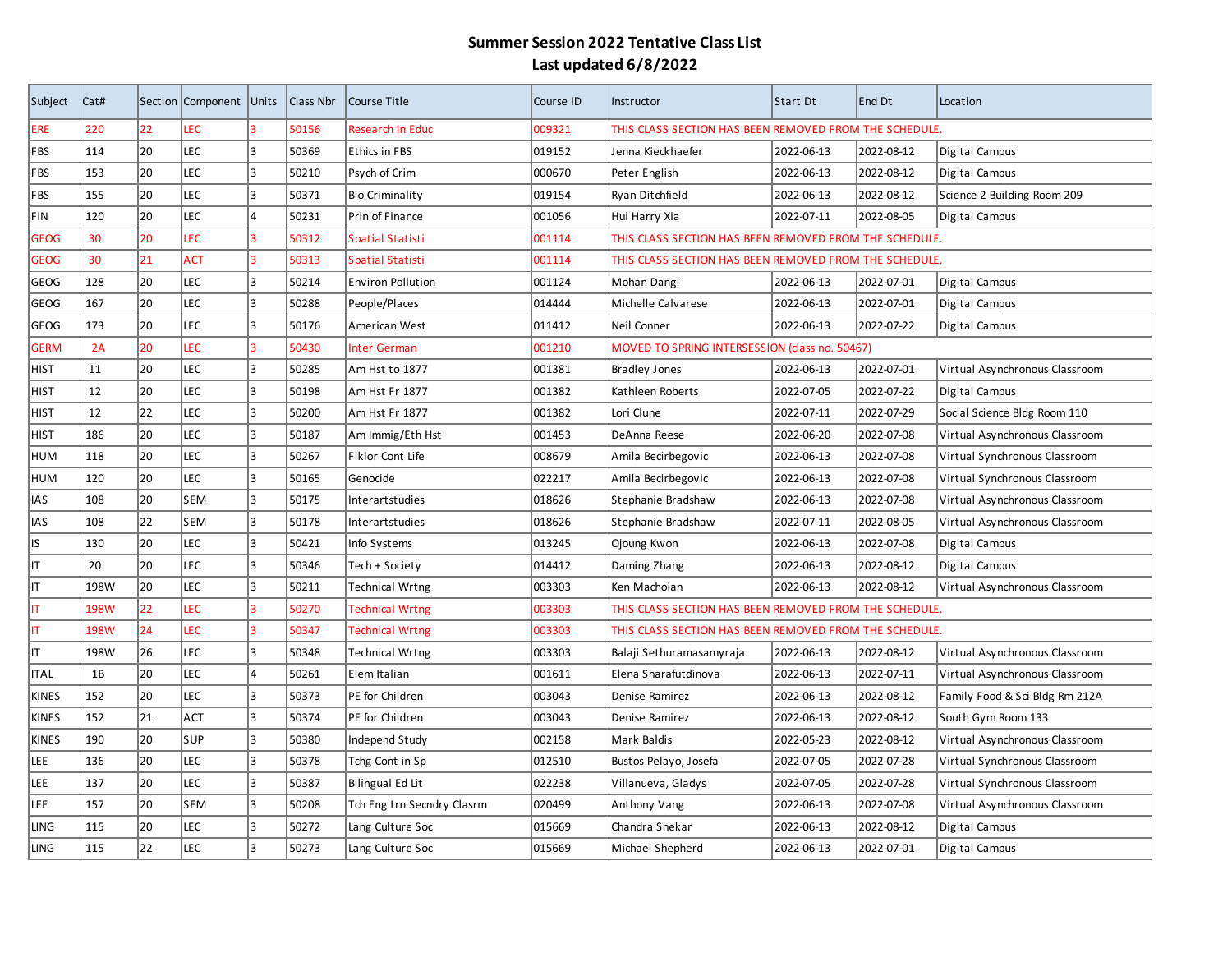| Subject     | Cat#            |    | Section Component Units |     | Class Nbr | Course Title            | Course ID | Instructor                                             | Start Dt   | End Dt     | Location                       |  |
|-------------|-----------------|----|-------------------------|-----|-----------|-------------------------|-----------|--------------------------------------------------------|------------|------------|--------------------------------|--|
| LING        | 115             | 24 | LEC                     | 3   | 50274     | Lang Culture Soc        | 015669    | Michael Shepherd                                       | 2022-07-05 | 2022-07-22 | Digital Campus                 |  |
| LING        | 115             | 26 | LEC                     | l3. | 50275     | Lang Culture Soc        | 015669    | Michael Shepherd                                       | 2022-06-13 | 2022-07-01 | Digital Campus                 |  |
| LING        | 130             | 20 | LEC                     | l3  | 50185     | Lang + Gender           | 010900    | Laura Burke                                            | 2022-06-13 | 2022-07-22 | Digital Campus                 |  |
| LS          | 110WS           | 20 | LEC                     | 3   | 50173     | Writing K-8 Classrm     | 021852    | Selena Van Horn                                        | 2022-06-13 | 2022-07-29 | Digital Campus                 |  |
| <b>MATH</b> | 3               | 20 | LEC                     | l3  | 8/24/37   | <b>College Algebra</b>  | 018099    | THIS CLASS SECTION HAS BEEN REMOVED FROM THE SCHEDULE. |            |            |                                |  |
| <b>MATH</b> | 5               | 20 | LEC                     | ß   | 7/19/37   | Trigonometry            | 001805    | THIS CLASS SECTION HAS BEEN REMOVED FROM THE SCHEDULE. |            |            |                                |  |
| MATH        | 6               | 20 | LEC                     | l4  | 50249     | Precalculus             | 003370    | <b>Richard Adams</b>                                   | 2022-06-13 | 2022-07-22 | LAB School Building Room 132   |  |
| MATH        | 6               | 21 | ACT                     | l4  | 50250     | Precalculus             | 003370    | <b>Richard Adams</b>                                   | 2022-06-13 | 2022-07-22 | LAB School Building Room 132   |  |
| MATH        | 10 <sub>B</sub> | 20 | LEC                     | 3   | 50259     | Concepts Math II        | 014916    | <b>Brett Herren</b>                                    | 2022-06-20 | 2022-07-29 | Virtual Asynchronous Classroom |  |
| MATH        | 11              | 20 | LEC                     | l3  | 50252     | <b>Elem Statistics</b>  | 001806    | Steve Chung                                            | 2022-06-13 | 2022-07-22 | Virtual Synchronous Classroom  |  |
| MATH        | 75              | 20 | LEC                     | 14  | 50293     | Calculus I              | 001817    | Khang Tran                                             | 2022-06-13 | 2022-07-25 | Science 2 Building Room 308    |  |
| MATH        | 75              | 21 | ACT                     | 14  | 50294     | Calculus I              | 001817    | Khang Tran                                             | 2022-06-13 | 2022-07-25 | Science 2 Building Room 308    |  |
| MATH        | <b>75A</b>      | 20 | LEC                     | l4  | 50226     | Calc w Review IA        | 017958    | THIS CLASS SECTION HAS BEEN REMOVED FROM THE SCHEDULE. |            |            |                                |  |
| MATH        | 75B             | 20 | LEC                     | l4  | 50235     | <b>Calc w Review IB</b> | 017959    | THIS CLASS SECTION HAS BEEN REMOVED FROM THE SCHEDULE. |            |            |                                |  |
| <b>MATH</b> | 76              | 20 | LEC                     | 14  | 50232     | Calculus II             | 001818    | Stefaan Delcroix                                       | 2022-07-05 | 2022-08-12 | Science 2 Building Room 206    |  |
| <b>MATH</b> | 76              | 21 | <b>ACT</b>              | 14  | 50233     | Calculus II             | 001818    | Stefaan Delcroix                                       | 2022-07-05 | 2022-08-12 | Science 2 Building Room 206    |  |
| MATH        | 77              | 20 | LEC                     | l4  | 50160     | Calculus III            | 001819    | <b>Tamas Forgacs</b>                                   | 2022-06-13 | 2022-07-25 | Peters Business Bldg Room 103  |  |
| MATH        | 100             | 20 | LEC                     | l3  | 50379     | Exploring Math          | 014955    | Lance Burger                                           | 2022-06-27 | 2022-08-04 | Virtual Synchronous Classroom  |  |
| MATH        | 101             | 20 | LEC                     | l4  | 50195     | Stat Methods            | 001821    | Steve Chung                                            | 2022-06-13 | 2022-07-22 | Virtual Synchronous Classroom  |  |
| MATH        | 143             | 20 | LEC                     | 14  | 50277     | History of Math         | 001841    | Oscar Vega                                             | 2022-06-17 | 2022-07-29 | Virtual Synchronous Classroom  |  |
| MBA         | 241             | 20 | LEC                     | l3  | 50425     | HR & Ind Rel Sys        | 019790    | Jonathan Biggane                                       | 2022-06-13 | 2022-07-18 | Virtual Synchronous Classroom  |  |
| MBA         | 260             | 20 | SEM                     | l3  | 50437     | Sem Mkt Res & Anlys     | 009995    | Samer Sarofim                                          | 2022-06-13 | 2022-07-18 | Digital Campus                 |  |
| МCІ         | 9               | 20 | LEC                     | lз  | 50135     | Film Apprec             | 021833    | Fritz Schuelke                                         | 2022-07-11 | 2022-08-05 | Virtual Asynchronous Classroom |  |
| MCJ         | 178             | 20 | LEC                     | lз  | 50132     | New Media Technologies  | 010961    | Bradley Hart                                           | 2022-06-13 | 2022-07-01 | Virtual Asynchronous Classroom |  |
| МCІ         | 178             | 22 | <b>LEC</b>              | l3  | 50256     | New Media Technologies  | 010961    | <b>Bradley Hart</b>                                    | 2022-06-13 | 2022-07-01 | Virtual Asynchronous Classroom |  |
| <b>MCJ</b>  | 178             | 24 | <b>LEC</b>              | 3   | 50278     | New Media Technologies  | 010961    | Bradley Hart                                           | 2022-06-13 | 2022-07-29 | Virtual Asynchronous Classroom |  |
| ME          | 134             | 20 | LEC                     | lз  | 50254     | Kinem Machinery         | 001740    | Ho-Lung Li                                             | 2022-06-14 | 2022-08-04 | Engineering East Bldg Rm 374   |  |
| <b>ME</b>   | 134             | 21 | LAB                     | l3  | 50255     | Kinem Machinery         | 001740    | Ho-Lung Li                                             | 2022-06-14 | 2022-08-04 | Engineering East Bldg Rm 374   |  |
| ME          | 154             | 20 | LEC                     | l3  | 50291     | Des Mach Elem           | 001747    | Michael Jenkins                                        | 2022-06-13 | 2022-08-03 | Engineering East Bldg Rm 374   |  |
| ME          | 154             | 21 | LAB                     | l3  | 50292     | Des Mach Elem           | 001747    | Michael Jenkins                                        | 2022-06-13 | 2022-08-03 | Engineering East Bldg Rm 374   |  |
| ME          | 191T            | 20 | <b>LEC</b>              | lз  | 50370     | Int Combust Eng         | 022170    | Mazen Eldeeb                                           | 2022-06-13 | 2022-08-12 | Virtual Synchronous Classroom  |  |
| ME          | 191T            | 22 | LEC                     | 13  | 50372     | <b>Vehicle Dynamics</b> | 019218    | THIS CLASS SECTION HAS BEEN REMOVED FROM THE SCHEDULE. |            |            |                                |  |
| <b>MGT</b>  | 124             | 20 | <b>SEM</b>              | 14  | 50396     | Prod Oper Mgt           | 001880    | Megan Souza                                            | 2022-06-13 | 2022-07-27 | Peters Business Bldg Room 011  |  |
| MGT         | 187             | 20 | <b>SEM</b>              | 13  | 50439     | <b>Sem Strtgc Mgt</b>   | 001886    | THIS CLASS SECTION HAS BEEN REMOVED FROM THE SCHEDULE. |            |            |                                |  |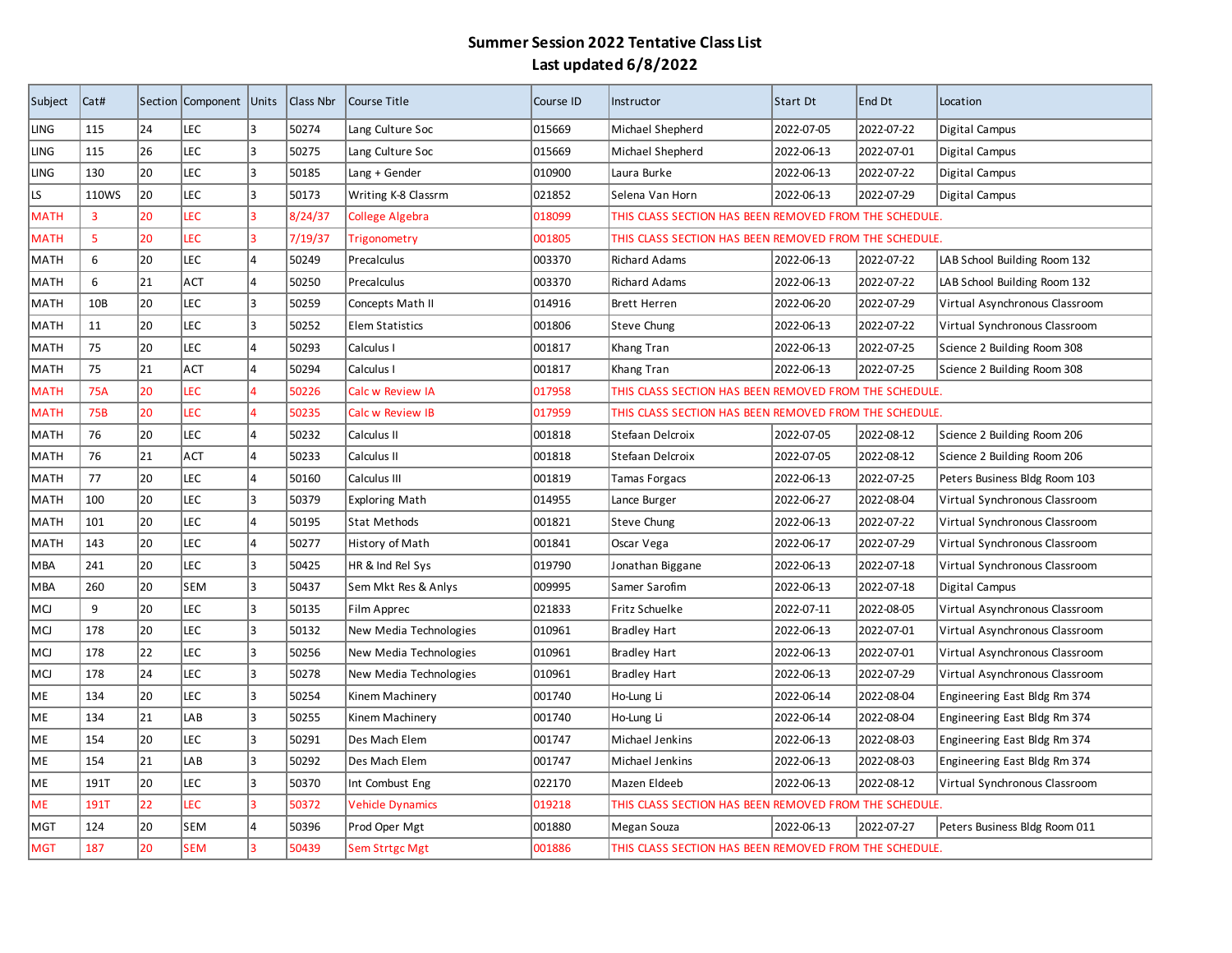| Subject      | Cat#           |    | Section Component | Units     | Class Nbr | Course Title            | Course ID | Instructor                                             | Start Dt   | End Dt     | Location                       |  |
|--------------|----------------|----|-------------------|-----------|-----------|-------------------------|-----------|--------------------------------------------------------|------------|------------|--------------------------------|--|
| MKTG         | 100S           | 20 | LEC               | 4         | 50395     | <b>Mktg Concepts</b>    | 010172    | Patricia Turnbull                                      | 2022-06-13 | 2022-08-12 | Virtual Asynchronous Classroom |  |
| MUSIC        | 1B             | 20 | ACT               | 1         | 50391     | Er Trn+St Sn II         | 003065    | Maria Briggs                                           | 2022-06-13 | 2022-07-15 | Virtual Synchronous Classroom  |  |
| MUSIC        | 9              | 20 | LEC               | l3        | 50171     | Intro to Music          | 001930    | Miles Ishigaki                                         | 2022-06-13 | 2022-07-01 | Virtual Asynchronous Classroom |  |
| <b>MUSIC</b> | 9              | 22 | <b>LEC</b>        | 3         | 50203     | <b>Intro to Music</b>   | 001930    | THIS CLASS SECTION HAS BEEN REMOVED FROM THE SCHEDULE. |            |            |                                |  |
| <b>MUSIC</b> | 9              | 24 | <b>LEC</b>        | 13        | 50279     | <b>Intro to Music</b>   | 001930    | THIS CLASS SECTION HAS BEEN REMOVED FROM THE SCHEDULE. |            |            |                                |  |
| <b>MUSIC</b> | 41             | 20 | <b>LEC</b>        | 3         | 50308     | Theory & Lit II         | 001951    | Maria Briggs                                           | 2022-06-13 | 2022-07-15 | Virtual Synchronous Classroom  |  |
| MUSIC        | 187            | 20 | <b>LEC</b>        | 3         | 50134     | Pop Mus Jz Rock         | 003926    | John Karr                                              | 2022-06-13 | 2022-07-01 | Virtual Asynchronous Classroom |  |
| MUSIC        | 187            | 22 | <b>LEC</b>        | lз        | 50257     | Pop Mus Jz Rock         | 003926    | Craig VonBerg                                          | 2022-06-27 | 2022-07-15 | Virtual Asynchronous Classroom |  |
| nsci         | 115            | 20 | LEC               | 3         | 50188     | Envir Earth Life        | 014678    | <b>Brandy Anglen</b>                                   | 2022-06-13 | 2022-07-22 | Virtual Asynchronous Classroom |  |
| NURS         | 141            | 20 | LEC               | 3         | 50362     | Con Comm Health         | 014638    | Shauna Miller                                          | 2022-06-13 | 2022-08-12 | Digital Campus                 |  |
| <b>NURS</b>  | <b>141LS</b>   | 21 | LAB               | 2         | 50197     | <b>Prac Com Hith</b>    | 014649    | THIS CLASS SECTION HAS BEEN REMOVED FROM THE SCHEDULE. |            |            |                                |  |
| <b>NURS</b>  | 141LS          | 23 | LAB               | $\vert$ 2 | 50363     | Prac Com Hlth           | 014649    | Elsa Estrada                                           | 2022-06-13 | 2022-08-12 | Off Campus                     |  |
| <b>NURS</b>  | 151            | 20 | LEC               | $\vert$ 1 | 50364     | Senior Project          | 014642    | Janine Spencer                                         | 2022-06-13 | 2022-08-12 | Digital Campus                 |  |
| PH           | 104            | 20 | <b>LEC</b>        | l3        | 50184     | Global Cult Hlth        | 001330    | Helda Pinzon-Perez                                     | 2022-06-13 | 2022-07-15 | Digital Campus                 |  |
| PH           | 161            | 20 | LEC               | l3        | 50162     | Environ/Hmn Hlth        | 001350    | Jaymin Kwon                                            | 2022-06-13 | 2022-07-22 | Virtual Asynchronous Classroom |  |
| PHIL         | 120            | 20 | <b>LEC</b>        | lз        | 50248     | <b>Cont Conf Morals</b> | 002309    | THIS CLASS SECTION HAS BEEN REMOVED FROM THE SCHEDULE. |            |            |                                |  |
| PHIL         | 120            | 22 | <b>LEC</b>        | 3         | 50349     | Cont Conf Morals        | 002309    | Vadim Keyser                                           | 2022-06-13 | 2022-08-12 | Virtual Asynchronous Classroom |  |
| PHIL         | 120            | 24 | LEC               | 3         | 50357     | Cont Conf Morals        | 002309    | Vadim Keyser                                           | 2022-06-13 | 2022-07-01 | Virtual Asynchronous Classroom |  |
| PHIL         | 151            | 20 | <b>LEC</b>        | 3         | 50196     | Cogntve Sci Mind        | 015179    | Vadim Keyser                                           | 2022-06-13 | 2022-07-01 | Virtual Asynchronous Classroom |  |
| <b>PHYS</b>  | 2A             | 20 | LEC               | 14        | 50243     | General Physics         | 002346    | Harinder Bawa                                          | 2022-06-13 | 2022-07-22 | Virtual Asynchronous Classroom |  |
| <b>PHYS</b>  | 2A             | 21 | LAB               | 14        | 50244     | <b>General Physics</b>  | 002346    | <b>Timothy Evans</b>                                   | 2022-06-13 | 2022-07-22 | McLane Hall Room 174           |  |
| <b>PHYS</b>  | 2A             | 23 | LAB               | 14        | 50245     | <b>General Physics</b>  | 002346    | Timothy Evans                                          | 2022-06-13 | 2022-07-22 | McLane Hall Room 174           |  |
| <b>PHYS</b>  | 2B             | 20 | LEC               | 14        | 50315     | General Physics         | 002347    | Sarah Kroeker                                          | 2022-06-13 | 2022-07-22 | Virtual Synchronous Classroom  |  |
| <b>PHYS</b>  | 2B             | 21 | LAB               | l4        | 50316     | <b>General Physics</b>  | 002347    | Harrison Mausolff                                      | 2022-06-13 | 2022-07-22 | Virtual Synchronous Classroom  |  |
| PHYS         | 2B             | 23 | LAB               | l4        | 50317     | General Physics         | 002347    | Harrison Mausolff                                      | 2022-06-13 | 2022-07-22 | Virtual Synchronous Classroom  |  |
| PHYS         | 4A             | 20 | LEC               | l3        | 50238     | Mech+Wave Motion        | 010835    | Jose Contreras                                         | 2022-06-13 | 2022-07-22 | McLane Hall Room 264           |  |
| PHYS         | 4AL            | 21 | LAB               | 1         | 50239     | Lab Mech+Wave Mo        | 010836    | Jose Contreras                                         | 2022-06-13 | 2022-07-22 | McLane Hall Room 264           |  |
| PHYS         | 4B             | 20 | <b>LEC</b>        | 3         | 50280     | Elec+Mag+Heat           | 010837    | Daniel Brown                                           | 2022-06-13 | 2022-07-22 | McLane Hall Room 258           |  |
| PHYS         | 4BL            | 21 | LAB               | 1         | 50281     | Lab Elect+Mag+Ht        | 010838    | Daniel Brown                                           | 2022-06-13 | 2022-07-22 | McLane Hall Room 258           |  |
| PLANT        | 110W           | 20 | <b>LEC</b>        | 3         | 50152     | Dimens in Agri          | 000159    | Jill Hendrickson                                       | 2022-06-13 | 2022-07-20 | Virtual Synchronous Classroom  |  |
| PLSI         | $\overline{2}$ | 20 | <b>LEC</b>        | 3         | 50157     | Amer Govt Instit        | 002391    | Everett Vieira                                         | 2022-06-13 | 2022-07-01 | Digital Campus                 |  |
| PLSI         | $\overline{2}$ | 22 | LEC               | 3         | 50161     | Amer Govt Instit        | 002391    | Kurt Cline                                             | 2022-07-11 | 2022-07-29 | Social Science Bldg Room 207   |  |
| PLSI         | 120            | 20 | <b>LEC</b>        | 3         | 50167     | Intl Politics           | 002406    | Nataliia Kasianenko                                    | 2022-06-13 | 2022-07-01 | Digital Campus                 |  |
| <b>PSCI</b>  | 21             | 20 | <b>LEC</b>        | 4         | 50297     | Elem Astronomy          | 002191    | Matthew Briggs                                         | 2022-06-13 | 2022-07-22 | Virtual Asynchronous Classroom |  |